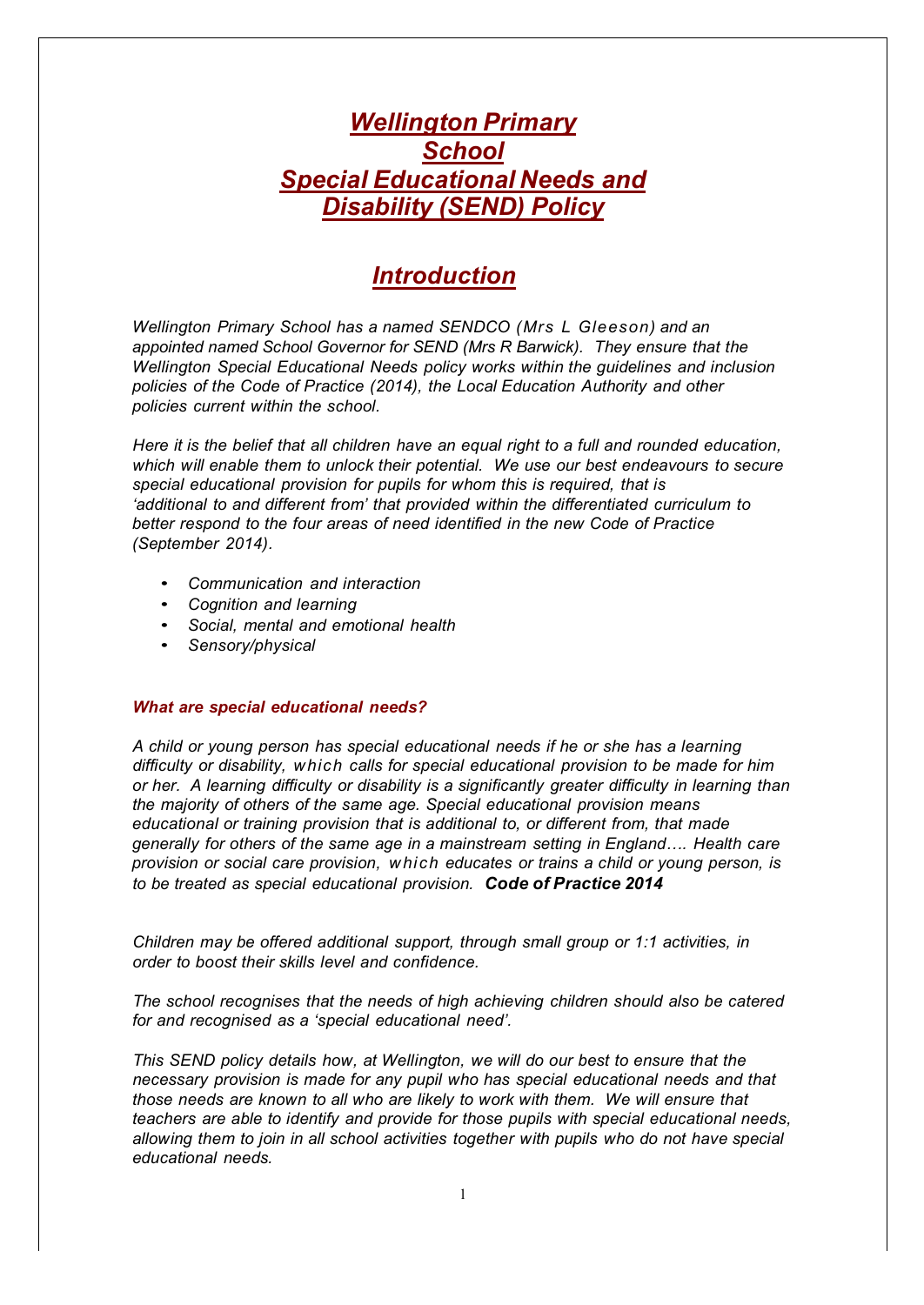# *Aims and Objectives*

*The aims of this policy are:*

- *To create an environment that meets the special educational needs of each child in order that they can achieve their learning potential and engage in activities alongside pupils who do not have SEND*
- *To request, monitor and respond to parents/carers and pupils views in order to evidence high levels of confidence and partnership*
- *To make clear the expectations of all partners in the process*
- *To ensure a high level of staff expertise to meet pupil need, through well targeted continuing professional development*
- *To ensure support for pupils with medical conditions full inclusion in all school activities by ensuring consultation with health and social care professionals*
- *To identify the roles and responsibilities of all staff in providing for children's special educational needs*
- *Through reasonable adjustments to enable all children to have full access to all elements of the school curriculum*
- T*o work in cooperation and productive partnerships with the Local Education Authority and other outside agencies, to ensure there is a multi-professional approach to meeting the needs of all vulnerable learners*

## *Equal Opportunities and Inclusion*

*Through all subjects we ensure that the school meets the needs of all, taking account of gender, ethnicity, culture, religion, language, sexual orientation, age, ability, disability and social circumstances. It is important that in this school we meet the diverse needs of pupils to ensure inclusion for all and that all pupils are prepared for full participation in a multi-ethnic society. We also measure and assess impact regularly through meetings with our support staff and class teachers to ensure all children have equal access to success across all subjects.*

## *Through appropriate curricular provision, we respect the fact that children:*

- *have different educational and behavioural needs and aspirations*
- *require different strategies for learning*
- *acquire, assimilate and communicate information at different rates*
- *need a range of different teaching approaches and experiences*

## *Teachers respond to children's needs by:*

- *providing support for children who need help with a variety of different needs such as communication, literacy, numeracy or social understanding.*
- *planning to develop children's understanding through the use of all available senses and experiences*
- *planning for children's full participation in learning, and in physical and practical activities*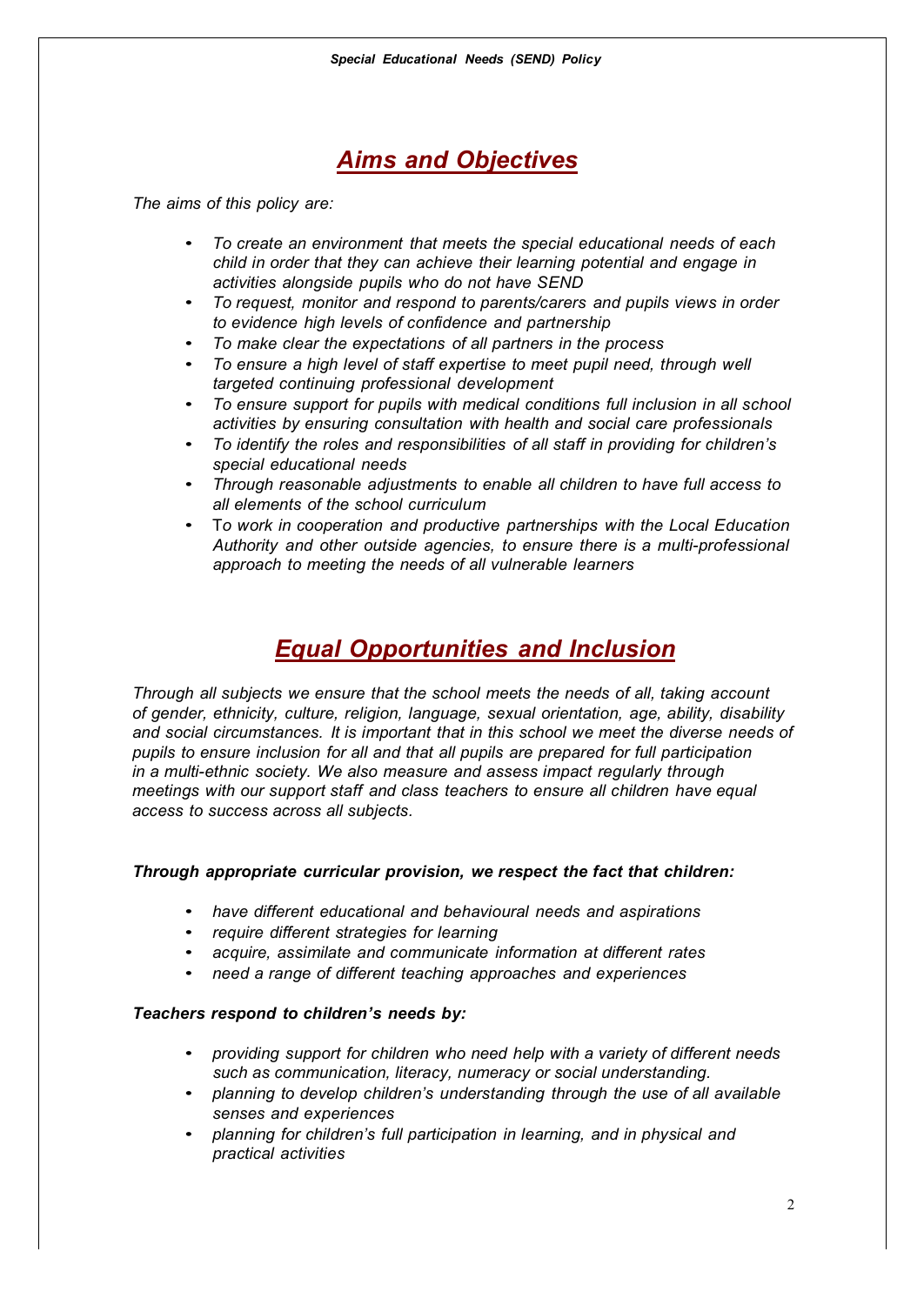- *helping children to manage and own their behaviour and to take part in learning effectively and safely*
- *helping individuals to manage their emotions, particularly trauma or stress, and to take part in learning*

## *Identification, Assessment and Provision*

*Provision for children with special educational needs is a matter for the whole school. The governing body, the school's head teacher, the SENDCO and all other members of staff, particularly class teachers and teaching assistants, have important day–to–day responsibilities.*

*The school will assess each child's current levels of attainment on entry in order to ensure that they build on the patterns of learning and experience already established during the child's pre- school years. If the child already has an identified special educational need, this information may be transferred from other partners in their Early Years or previous setting and the class teacher and SENDCO will use this information to:*

- *Provide starting points for the development of an appropriate curriculum.*
- *Identify and focus attention on action to support the child within the class.*
- *Use the assessment processes to identify any learning difficulties.*
- *Ensure ongoing observation and assessments provide regular feedback about the child's achievements and experiences to form the basis for planning the next steps of the child's learning.*

*The identification and assessment of the special educational needs of children whose first language is not English requires particular care. Where there is uncertainty about a particular child, a teacher will look carefully at all aspects of the child's performance in different subjects to establish whether the problems are due to limitations in their command of English or arises from special educational needs.*

## *The Role of The SENDCO and what Provision Looks like at Wellington*

*The Special Educational Needs and Disabilities Co-ordinator's [SENDCO] responsibilities include:*

- *Overseeing the day-to-day operation of the school's SEN policy.*
- *Co-ordinating provision for children with SEND.*
- *Liaising with and advising fellow teachers.*
- *Overseeing the records of all children with SEND.*
- *Liaising with parents of children with SEND.*
- *Contributing to the in-service training of staff.*
- *Liaising with local high schools so that support is provided for Y6 pupils as they prepare to transfer. Similarly liaising with other settings and Early Years providers to ensure smooth transitions at the beginning or during the school year.*
- *Liaising with external agencies including the LEA's support and educational psychology services, health and social services and voluntary bodies.*
- *Co-ordinating and developing school based strategies for the identification and review of children with SEND.*
- *Making regular visits to classrooms to monitor the progress of children on the SEND Support Register.*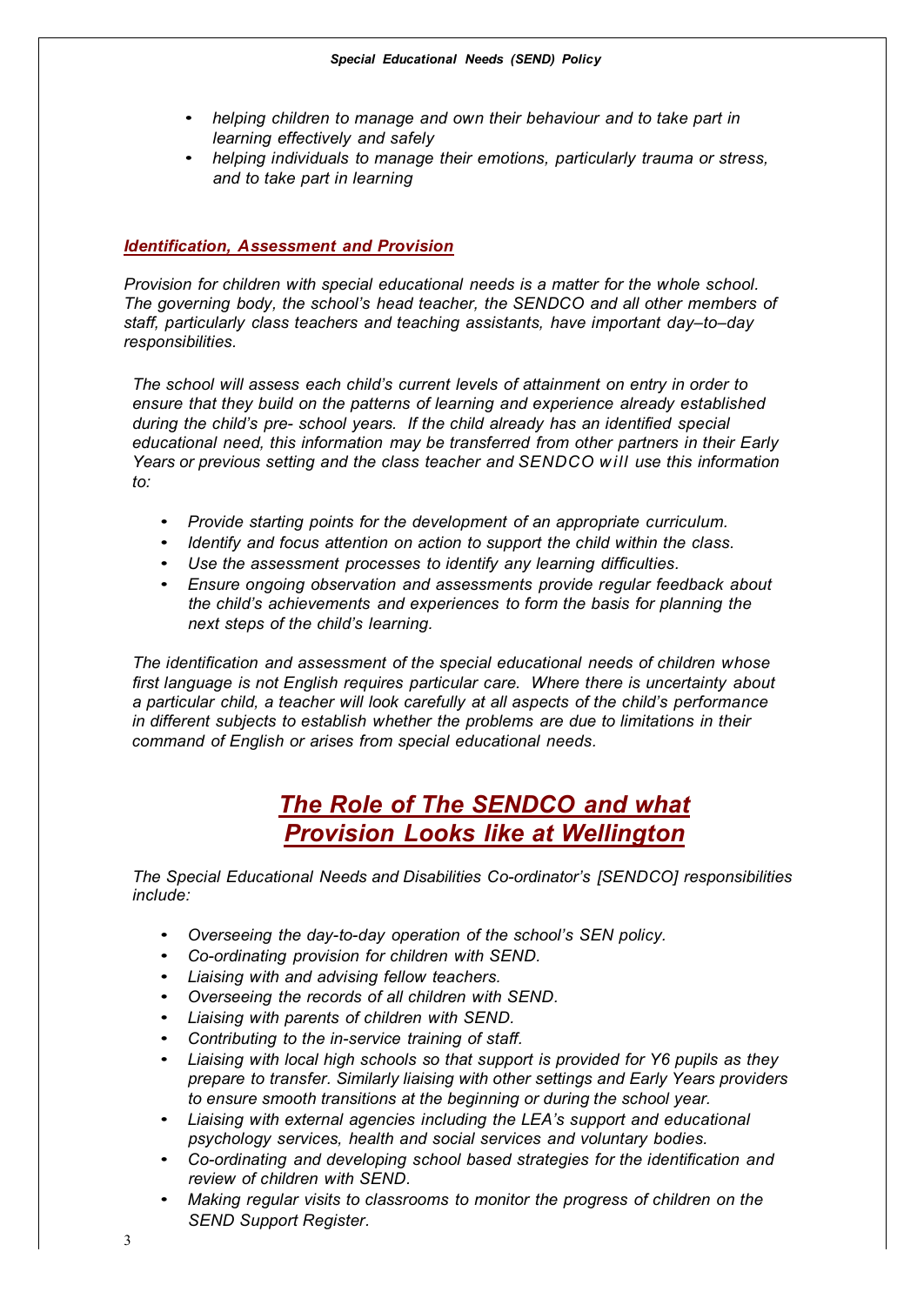### *Monitoring Children's Progress*

*The school's system for observing and assessing the progress of individual children will provide information about areas where a child is not progressing satisfactorily. Under these circumstances, teachers may need to consult the SENDCO to consider what else might be done. This review might lead to the conclusion that the pupil requires help over and above that which is normally available within the particular class or subject.*

The key test of the need for action is that current rates of progress are inadequate.

**Inadequate progress** can be classed as that which would see a child achieving significantly below the National Expectation for the child's age, or a child who needs significant and frequent support in class to match the expectations of his or her National Curriculum year group.

*Adequate progress can be identified as that which:*

- *Prevents the attainment gap between the child and his peers from widening.*
- *Closes the attainment gap between the child and his peers.*
- *Betters the child's previous rate of progress.*
- *Ensures access to the full curriculum.*
- *Demonstrates an improvement in self-help, social or personal skills.*
- *Demonstrates improvements in the child's behaviour.*

*In order to help children with special educational needs, Wellington will adopt a graduated response. This may see us using specialist expertise if as a school we feel that our interventions are still not having an impact on the individual. The school will record the steps taken to meet the needs of individual children through the use of an Individual Learning Plan and a whole school wide provision map. The Class Teachers will have responsibility for ensuring that records are kept and available when needed. If we refer a child for an Education Health and Care Plan, we will provide the LEA with a record of our work with the child to date.*

*When any concern is initially noticed it is the responsibility of the class teacher to take steps to address the issue. Parents may be consulted and specific intervention put in place and monitored for a period of 6 -12 weeks.* 

*The class teacher after discussion with the SENDCO will then provide additional interventions that are additional to those provided as part of the school's differentiated curriculum and the child will be given individual learning targets which will be applied within the classroom. These targets will be monitored by the class teacher and teaching assistants within the class and reviewed formally with the SENDCO, parents and young person.*

### *Reasons for a child being added to the SEND support register may include the fact that he/she:*

- *Makes little or no progress, even when teaching approaches are targeted particularly in a child's identified area of weakness.*
- *Shows signs of difficulty in developing literacy or mathematics skills, which result in poor attainment in some curriculum areas.*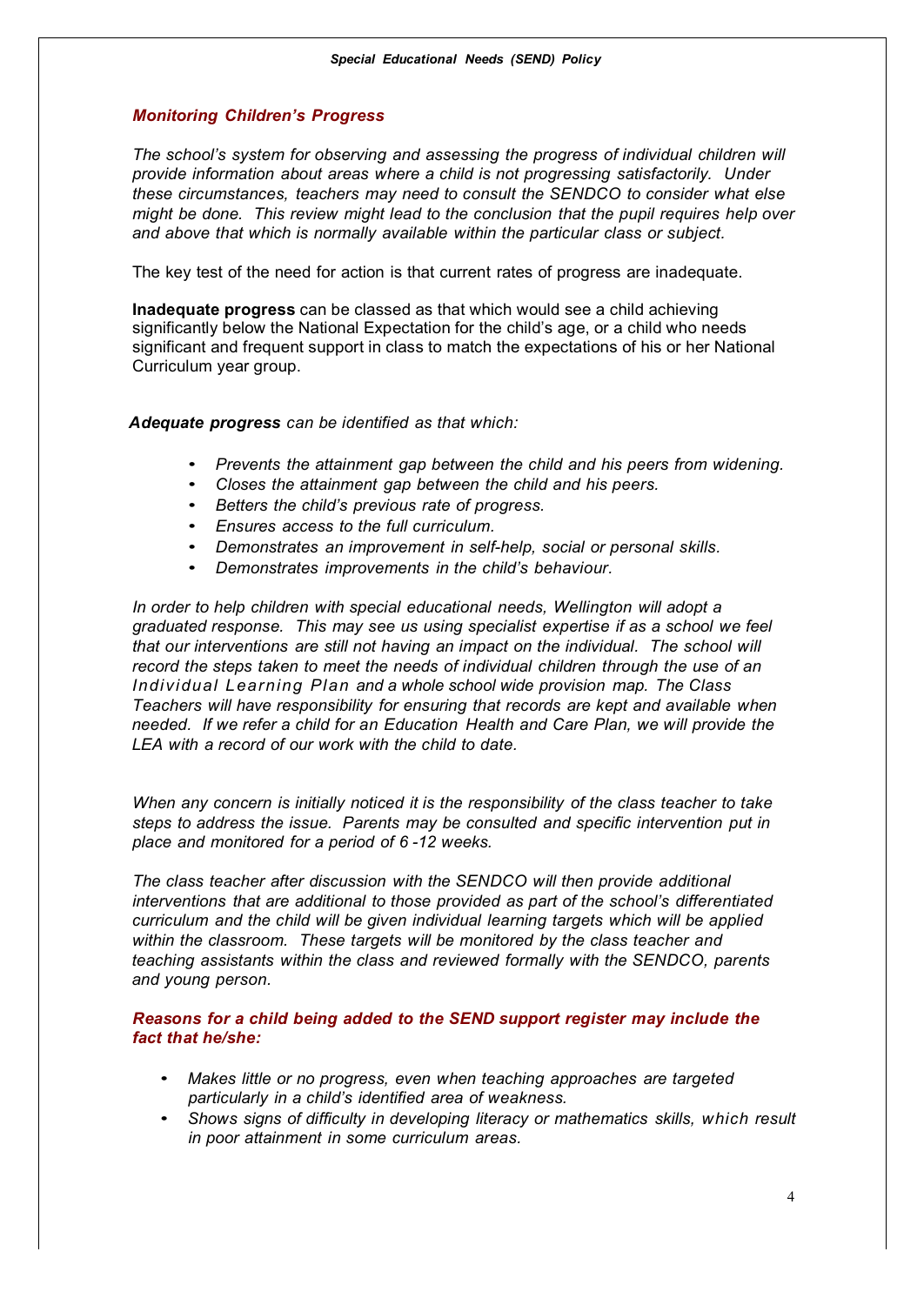- *Presents persistent emotional or behavioural difficulties which are not improved by the behaviour management techniques usually employed in the school.*
- *Has sensory or physical problems, and continues to make little or no progress, despite the provision of specialist equipment.*
- *Has communication and / or interaction difficulties, and continues to make little or no progress.*

#### *Partnership with parents*

*Partnership plays a key role in enabling children and young people with SEND to achieve their potential. Parents hold key information and have knowledge and experience to contribute to the shared view of a child's needs. All parents of children with special educational needs will be treated as partners and given support to play an active and valued role in their child's education.*

*Children and young people with special educational needs often have a unique knowledge of their own needs and their views about what sort of help they would like. They will be encouraged to contribute to the assessment of their needs, the review and transition process where appropriate.*

*The school website contains further details of our work with special educational needs; the SEND Information Report includes the arrangements made for children in our school with special educational needs.*

*At all stages of the special needs process, the school keeps parents fully informed and involved. We take account of the wishes, feelings and knowledge of parents at all stages.*

*We encourage parents to make an active contribution to their child's education and have regular meetings each term to share the progress of all children, including those with special needs, with their parents. We inform the parents of any outside intervention, and share the process of decision-making by providing clear information relating to the education of their child.*

*Parents always have access to the SENDCO through a school email address and parents and children have access to the school website which has a dedicated section for Special Educational Needs.*

#### *The Nature of Intervention*

*The SENDCO and the child's class teacher will decide on the action needed to help the child progress in the light of earlier assessments. This may include:*

- *Different learning materials or specialist equipment.*
- *Small group or individual support, which may involve small groups or individuals being withdrawn to work with the SENDCO; or, with TA support.*
- *Extra adult time to devise/administer the nature of the planned intervention and also to monitor its effectiveness.*
- *Staff development and training to introduce more effective strategies.*

*After initial discussions with the SENDCO, the child's class teacher will be responsible for working with the child on a daily basis and ensuring delivery of any individualised programme in the classroom. Parents will continue to be consulted and kept informed*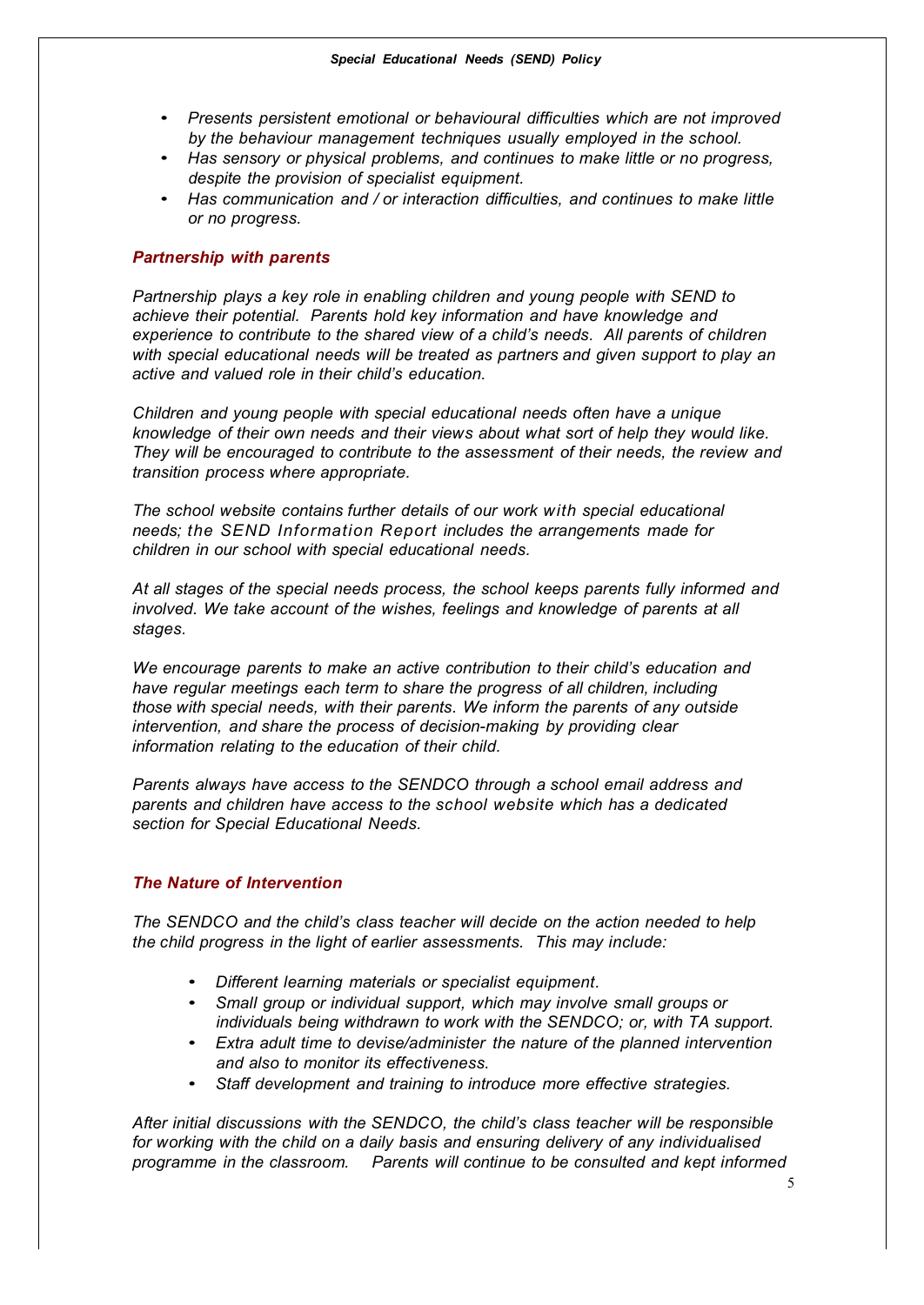*of the action taken to help their child, and of the outcome of any action. Parent's will be invited to meet regularly with the class teacher, SENDCO or any outside agencies and they will have specific time slots to discuss Personal Profile Pages and progress with the SENDCO on* a *termly basis.*

*The SENDCO will support further assessment of the child where necessary; assisting in planning for their future needs in discussion with colleagues and parents.*

## *The use of outside agencies*

*These services may become involved if a child continues to make little or no progress despite considerable input and adaptations. They will use the child's records in order to establish which strategies have already been employed and which targets have previously been set.*

*The external specialist may act in an advisory capacity, or provide additional specialist assessment or be involved in teaching the child directly. The child's Learning Plan will set out strategies for supporting the child's progress. These will be implemented, at least in part, in the normal classroom setting. The delivery of the interventions recorded in the Learning Plan continues to be the responsibility of the class teacher.*

## *Outside agencies may become involved if the child:*

- *Continues to make little or no progress in specific areas over a long period.*
- *Continues working at National Curriculum expectations substantially below that expected of children of a similar age.*
- *Continues to have difficulty in developing literacy and mathematical skills.*
- *Has emotional or behavioural difficulties which regularly and substantially interfere with the child's own learning or that of the class group.*
- *Has sensory or physical needs and requires additional specialist equipment or regular advice or visits by a specialist service.*
- *Has ongoing communication or interaction difficulties that impede the development of social relationships and cause substantial barriers to learning.*
- *Despite having received intervention, the child continues to fall behind the level of his/her peers.*

## *School Request for Education Health and Care Plans*

*A request will be made by the school to the LEA if the child has demonstrated significant cause for concern. The LEA will be given information about the child's progress over time, and will also receive documentation in relation to the child's special educational needs and any other action taken to deal with those needs, including any resources or special arrangements put in place.*

*The evidence will include:*

- *• Previous individual learning plans.*
- *• Records of regular reviews and their outcomes.*
- *• Records of the child's health and medical history where appropriate.*
- *• National Curriculum attainment in literacy and numeracy.*
- *• Education and other assessments, for example from an advisory specialist support teacher or educational psychologist.*
- *• Views of the parents.*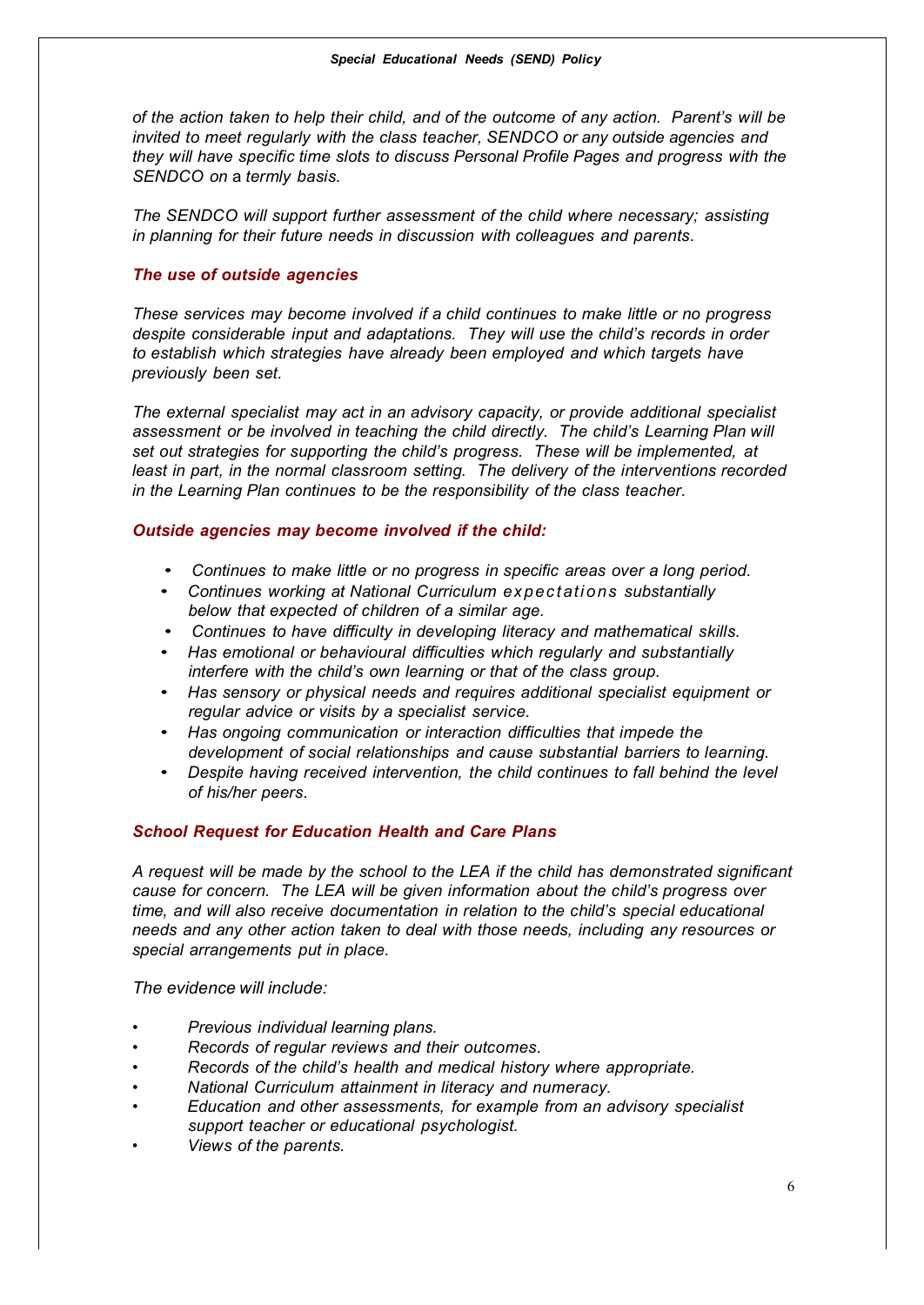*The parents of any child who is referred for an EHCP will be kept fully informed of the progress of the referral. Children with an EHCP will be reviewed each term in addition to the statutory annual assessment. When this coincides with transfer to secondary school, the SENDCO from the secondary school will be informed of the outcome of the review.*

#### *Individual learning plans*

*Strategies employed to enable the child to progress will be recorded within an Individual learning plan which will include information about:*

Basic information regarding the child – DOB, languages spoken, Pupil Premium entitlement etc..

An overview of strategies used in school Current provision Communication with the parent/carer through our Edukey system

### *Access to the Curriculum*

*All children have an entitlement to a broad and balanced curriculum, which is differentiated to enable them to understand the relevance and purpose of learning activities and experience levels of understanding and rates of progress that bring feelings of success and achievement.*

*Teachers use a range of strategies to meet children's special educational needs. Lessons have clear learning objectives and staff differentiate work appropriately, and use assessment to inform the next stage of learning.*

*By breaking down the existing national expectations of attainment into finely graded steps and targets, we ensure that children experience success. All children on the Special Needs Support register have an individual learning plan.*

*We support children in a manner that acknowledges their entitlement to share the same learning experiences that their peers enjoy. Wherever possible, we do not withdraw children from the classroom situation. There are times though when, to maximise learning, we ask the children to work in small groups, or in a one-to-one situation outside the classroom.*

#### *Allocation of resources*

*The SENDCO is responsible for the operational management of the specified and agreed resourcing for special needs provision within the school, including the provision for children with Education Health and Care plans.*